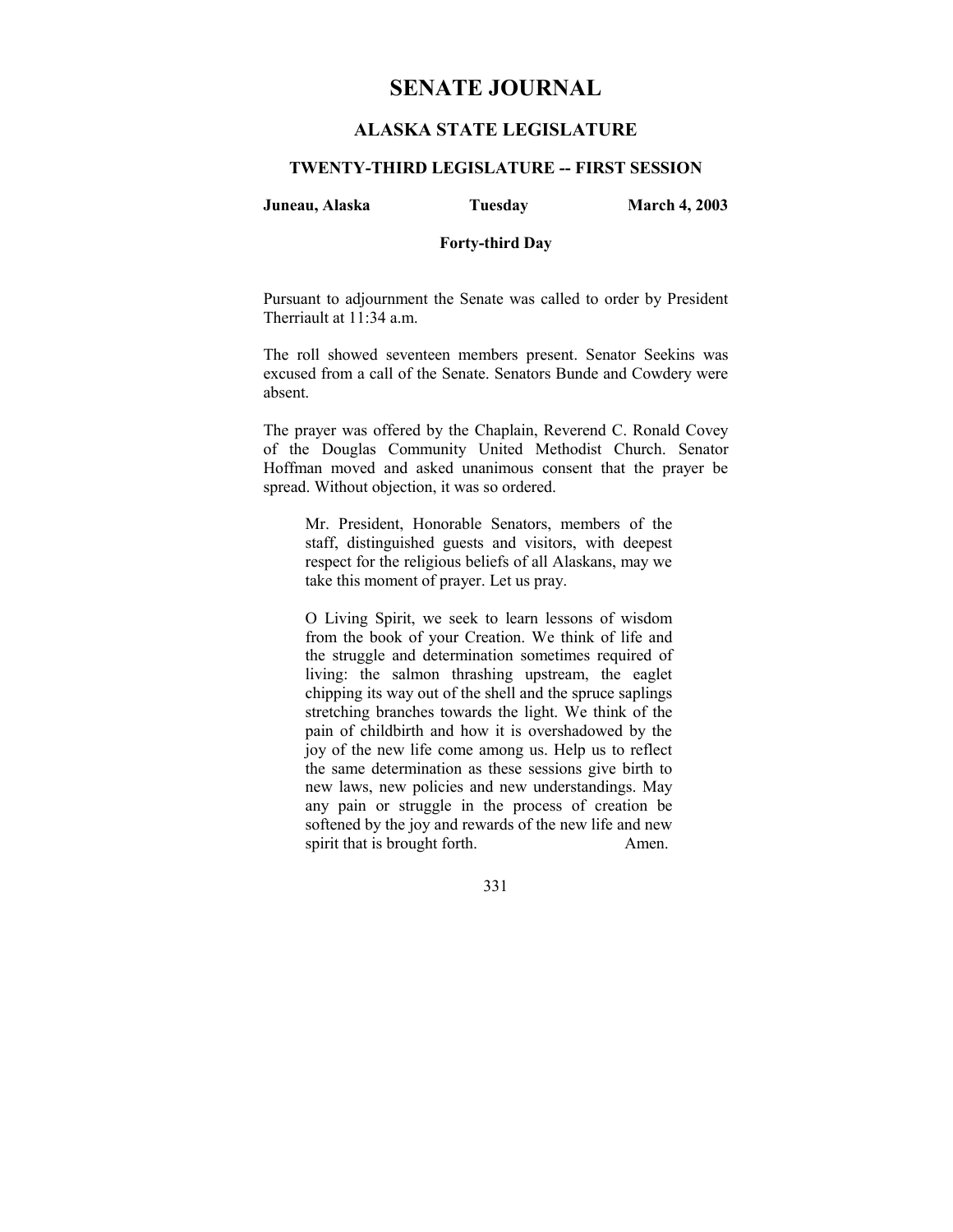Senator Wagoner led the Senate in the Pledge of Allegiance.

#### **Certification**

Senator Ben Stevens moved and asked unanimous consent that the journal for the forty-second legislative day be approved as certified by the Secretary. Without objection, it was so ordered.

#### **Messages from the House**

Message dated March 3 was read, stating the House passed and transmitted for consideration:

## **First Reading and Reference of House Bills**

#### **HB 74**

CS FOR HOUSE BILL NO. 74(FIN)(efd add) BY THE HOUSE FINANCE COMMITTEE, entitled:

> "An Act extending the termination date of the Board of Nursing; and providing for an effective date."

was read the first time and referred to the Finance Committee.

#### **HB 82**

CS FOR HOUSE BILL NO. 82(L&C) BY THE HOUSE LABOR AND COMMERCE COMMITTEE, entitled:

> "An Act making certain activity related to commercial electronic mail unlawful and an unfair method of competition or an unfair or deceptive act or practice under the Act enumerating unfair trade practices and consumer protections."

was read the first time and referred to the Labor and Commerce and Judiciary Committees.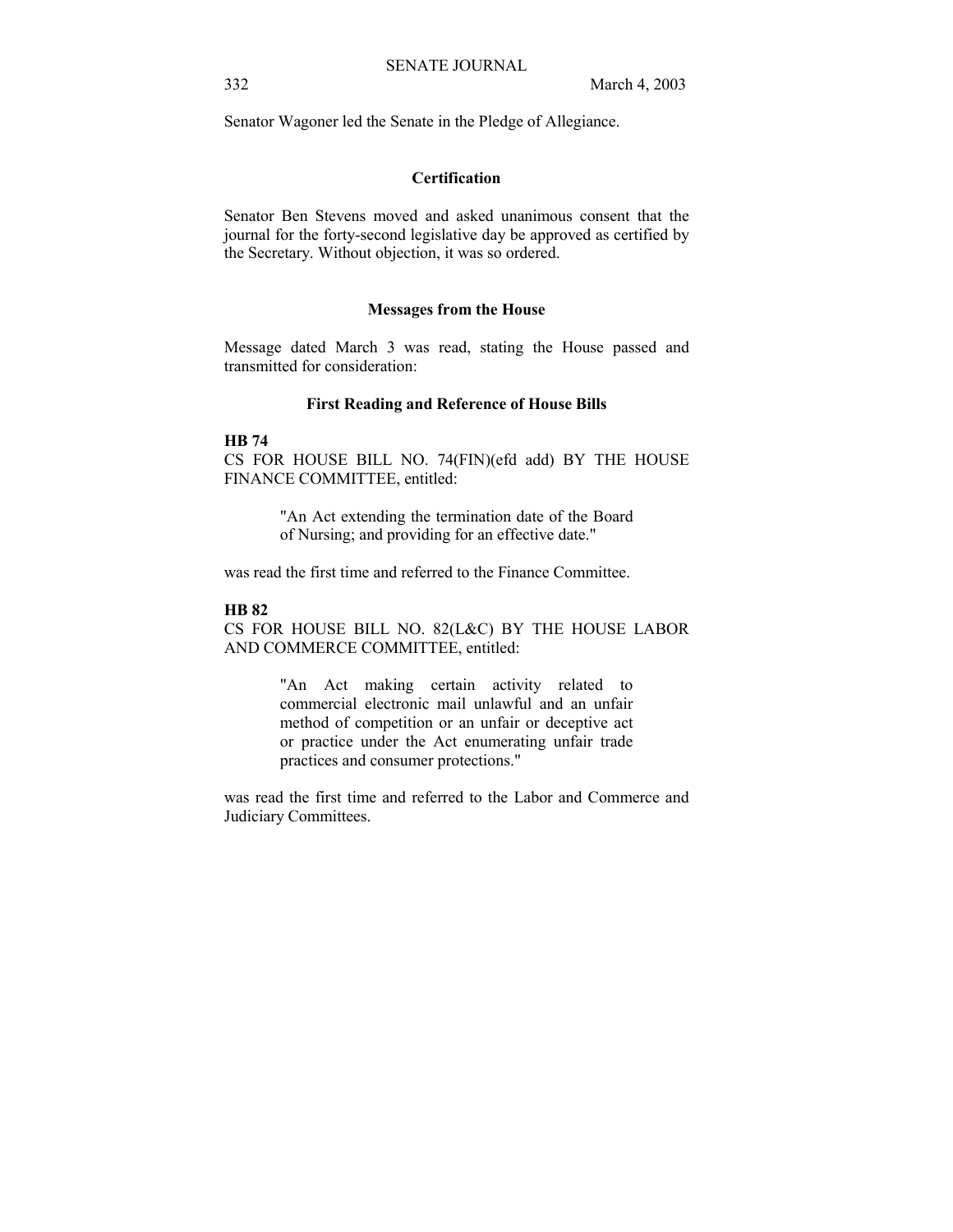#### **Standing Committee Reports**

Reports dated March 3 were read, stating:

In accordance with AS 39.05.080, the Senate Health, Education and Social Services Committee reviewed the following with regard to confirmation of the Governor's appointments and recommends the appointments be forwarded to a joint session for consideration:

#### **State Board of Education and Early Development**

Esther Cox Patsy DeWitt Shirley Holloway Richard I. Mauer Sylvia Reynolds Rex A. Rock Tim R. Scott

#### **University of Alaska Board of Regents**

James C. Hayes Cynthia Henry Mary K. Hughes Derek Miller Michael Snowden

There were no stated objections to the confirmation of the named individuals by committee members. This does not reflect intent by any of the members to vote for or against the individuals during any further sessions.

Signing the reports: Senator Dyson, Chair; Senators Green, Wilken, Davis.

#### **Introduction and Reference of Senate Bills**

#### **SB 98**

SENATE BILL NO. 98 BY SENATOR BUNDE, entitled:

"An Act relating to civil liability for guest passengers on an aircraft or watercraft; and providing for an effective date."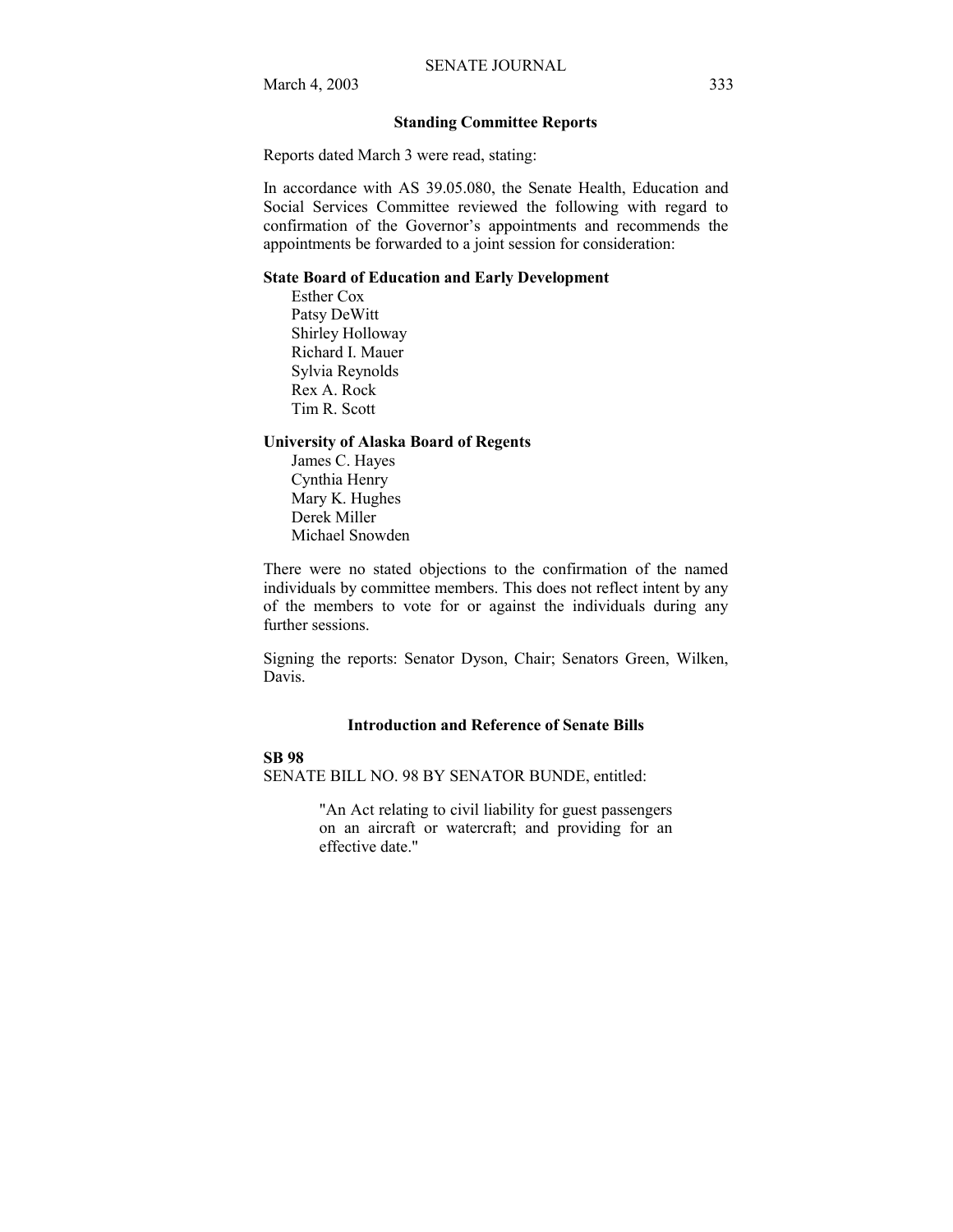was read the first time and referred to the Transportation and Judiciary **Committees** 

**SB 99**  SENATE BILL NO. 99 BY SENATOR BUNDE, entitled:

> "An Act expressing legislative intent regarding privately operated correctional facility space and services; relating to the development and financing of privately operated correctional facility space and services; authorizing the Department of Corrections to enter into an agreement for the confinement and care of prisoners in privately operated correctional facility space; and providing for an effective date."

was read the first time and referred to the State Affairs and Finance Committees.

The presence of Senator Bunde was noted.

#### **Consideration of the Calendar**

#### **Third Reading of Senate Bills**

#### **SB 51**

SENATE BILL NO. 51 "An Act relating to revenue bonds issued by the Alaska Municipal Bond Bank Authority and the total amount of bonds and notes outstanding of that authority; and providing for an effective date" was read the third time.

The question being: "Shall SENATE BILL NO. 51 "An Act relating to revenue bonds issued by the Alaska Municipal Bond Bank Authority and the total amount of bonds and notes outstanding of that authority; and providing for an effective date" pass the Senate?" The roll was taken with the following result: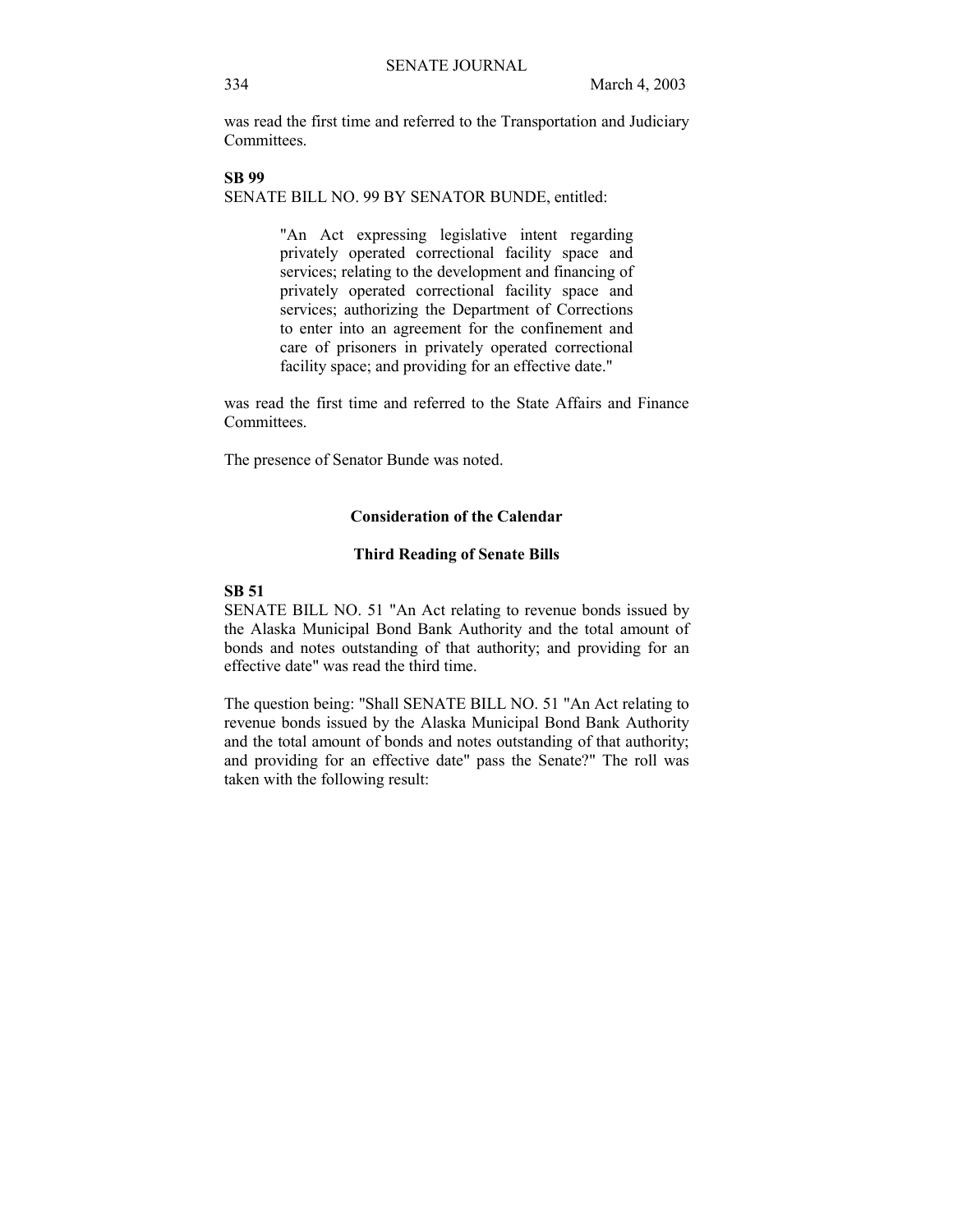SB 51 Third Reading - Final Passage Effective Date

#### **YEAS: 18 NAYS: 0 EXCUSED: 1 ABSENT: 1**

Yeas: Bunde, Davis, Dyson, Ellis, Elton, French, Green, Guess, Hoffman, Lincoln, Ogan, Olson, Stevens B, Stevens G, Taylor, Therriault, Wagoner, Wilken

Excused: Seekins

Absent: Cowdery

and so, SENATE BILL NO. 51 passed the Senate.

Senator Ben Stevens moved and asked unanimous consent that the vote on the passage of the bill be considered the vote on the effective date clause. Without objection, it was so ordered and the bill was referred to the Secretary for engrossment.

#### **Citations**

Honoring – Susan B. English Volleyball Team, 2002 Class 1-2A West Champions

Representative(s) Seaton

Senator(s) Gary Stevens, Therriault, Cowdery, Davis, Dyson, Elton, Green, Guess, Hoffman, Lincoln, Seekins, Ben Stevens, Taylor, Wilken

In Memoriam - Anna Laverne Griffin

Senator(s) Green, Ogan, Therriault, Cowdery, Davis, Dyson, Elton, Guess, Hoffman, Lincoln, Seekins, Ben Stevens, Gary Stevens, Taylor, Wilken

In Memoriam - Leo Franklin Rhode Representative(s) Seaton Senator(s) Gary Stevens, Therriault, Cowdery, Davis, Dyson, Elton, Green, Guess, Hoffman, Lincoln, Seekins, Ben Stevens, Taylor, Wilken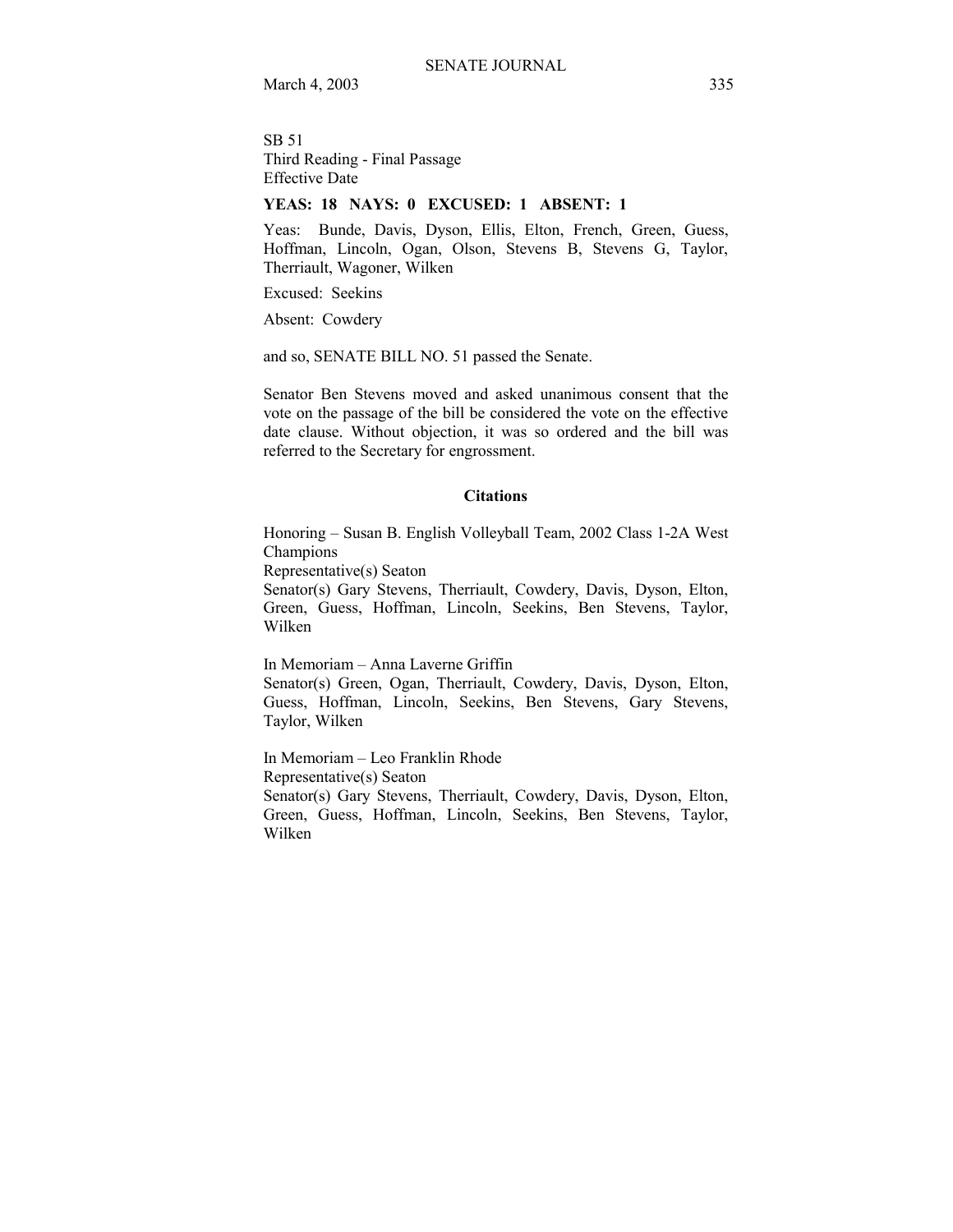Senator Stevens moved and asked unanimous consent that the citations be adopted. Without objection, the citations were adopted and referred to the Secretary for transmittal.

#### **Unfinished Business**

Senator Bunde moved and asked unanimous consent to be excused from a call of the Senate from March 7, evening plane time, through March 10, evening plane time. Without objection, Senator Bunde was excused.

#### **Announcements**

Announcements are at the end of the journal.

#### **Recess**

Senator Ben Stevens moved and asked unanimous consent that the Senate stand in recess to the Joint Session. Without objection, the Senate recessed at 11:44 a.m.

### **After Recess**

#### **Joint Session in the House**

Speaker Kott called the House to order and in accordance with Uniform Rule 51 turned the gavel over to President Therriault, who called the Joint Session to order at 12:08 p.m.

The purpose of the Joint Session was to consider limited confirmation of the Governor's appointments.

The roll of the Senate was called and showed nineteen members present.

The roll of the House was taken and showed thirty-five members present.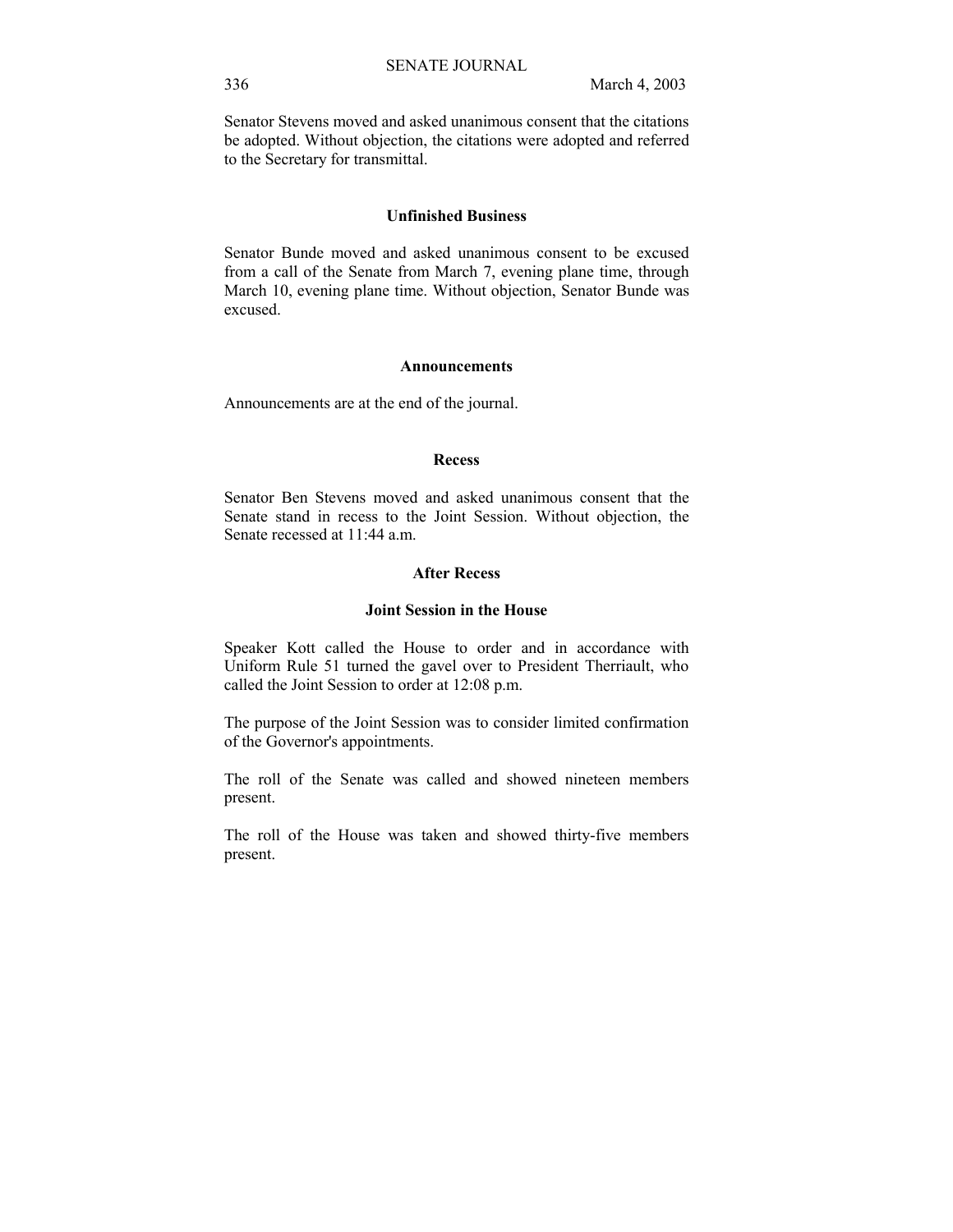The Governor's appointments for the limited confirmation are as follows:

# **Attorney General**

 Gregg D. Renkes Appointed: 12/02/02

#### **Commissioner, Department of Administration** Mike Miller

Appointed: 02/01/03

## **Commissioner, Department of Community and Economic Development**

 Edgar Blatchford Appointed: 01/18/03

## **Commissioner, Department of Corrections**  Marc Antrim

Appointed: 12/09/02

## **Commissioner, Department of Environmental Conservation**  Ernesta Ballard Appointed: 12/09/02

#### **Commissioner, Department of Health and Social Services**  Joel Gilbertson

Appointed: 12/09/02

### **Commissioner, Department of Labor and Workforce Development**

 Greg S. O'Claray Appointed: 12/09/02

## **Commissioner, Department of Military and Veterans' Affairs**  Brigadier General Craig E. Campbell

Appointed: 12/30/02

#### **Commissioner, Department of Natural Resources**

Tom Irwin

Appointed: 01/17/03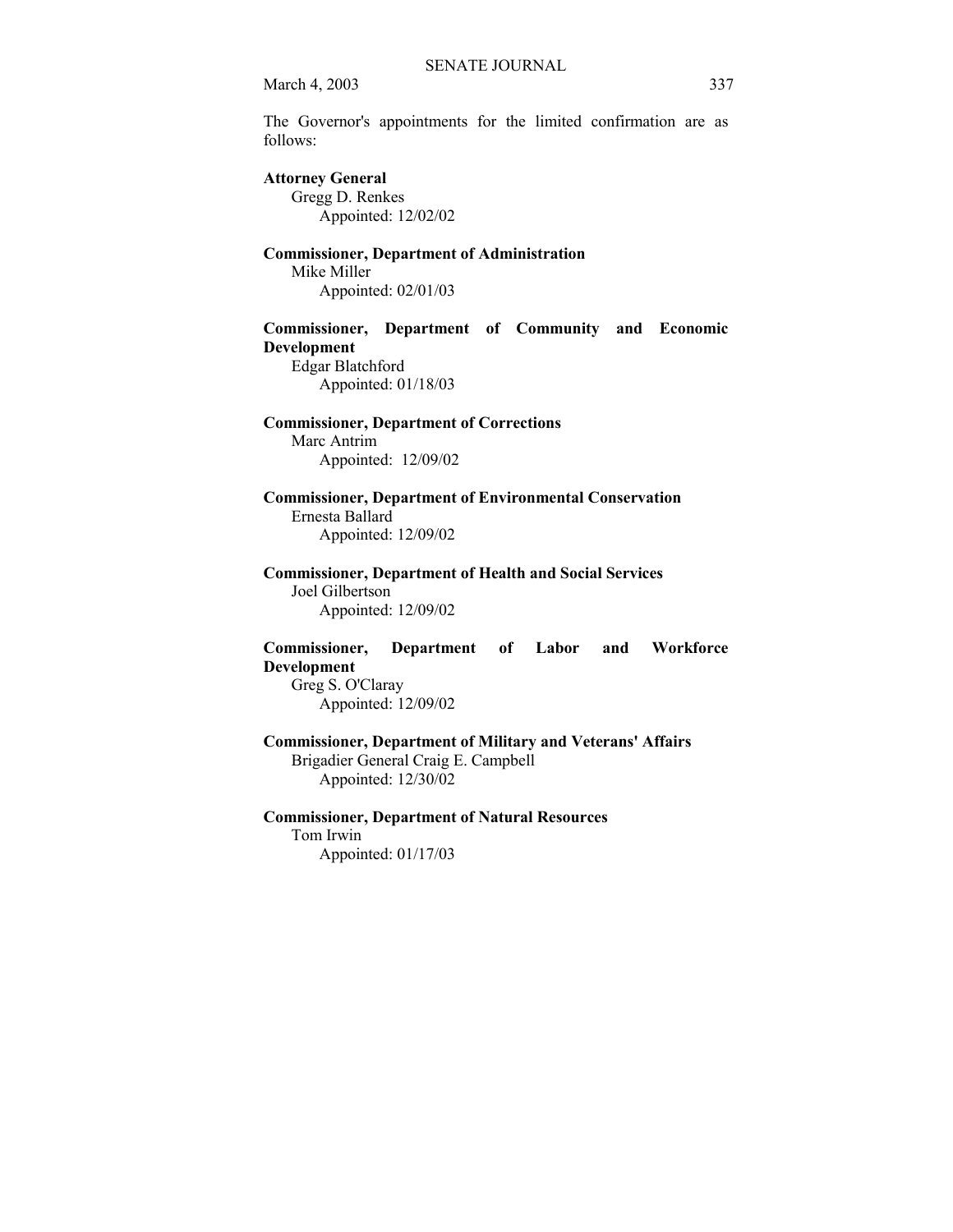## **Commissioner, Department of Public Safety**  Bill Tandeske Appointed: 02/03/03

#### **Commissioner, Department of Revenue**

 William A. Corbus Appointed: 12/09/02

### **Commissioner, Department of Transportation and Public Facilities**

 Mike Barton Appointed 02/18/03

#### **Oil and Gas Conservation Commission**

 Sarah H. Palin - Wasilla Appointed: 02/19/03 Expires: 03/01/08 Randy Ruedrich - Anchorage Appointed: 02/19/03 Expires: 03/01/06

#### **University of Alaska Board of Regents**

 James C. Hayes - Fairbanks Appointed: 02/01/03 Expires 02/01/11 Cynthia Henry - Fairbanks Appointed: 02/01/03 Expires 02/01/11 Mary K. Hughes - Anchorage Appointed: 07/09/02 Expires 02/01/09 Derek Miller - Fairbanks, Student Representative Appointed: 10/25/02 Expires 06/01/03 Michael Snowden - Sitka Appointed: 01/21/03 Expires 02/01/09

### **Regulatory Commission of Alaska (RCA)**

 Dave Harbour - Anchorage Appointed: 02/01/03 Expires 03/01/08 Mark Johnson - Anchorage Appointed: 07/01/03 Expires 03/01/09

Senator Ben Stevens moved and asked unanimous consent that Gregg D. Renkes be confirmed as Attorney General. Without objection, Gregg D. Renkes was confirmed.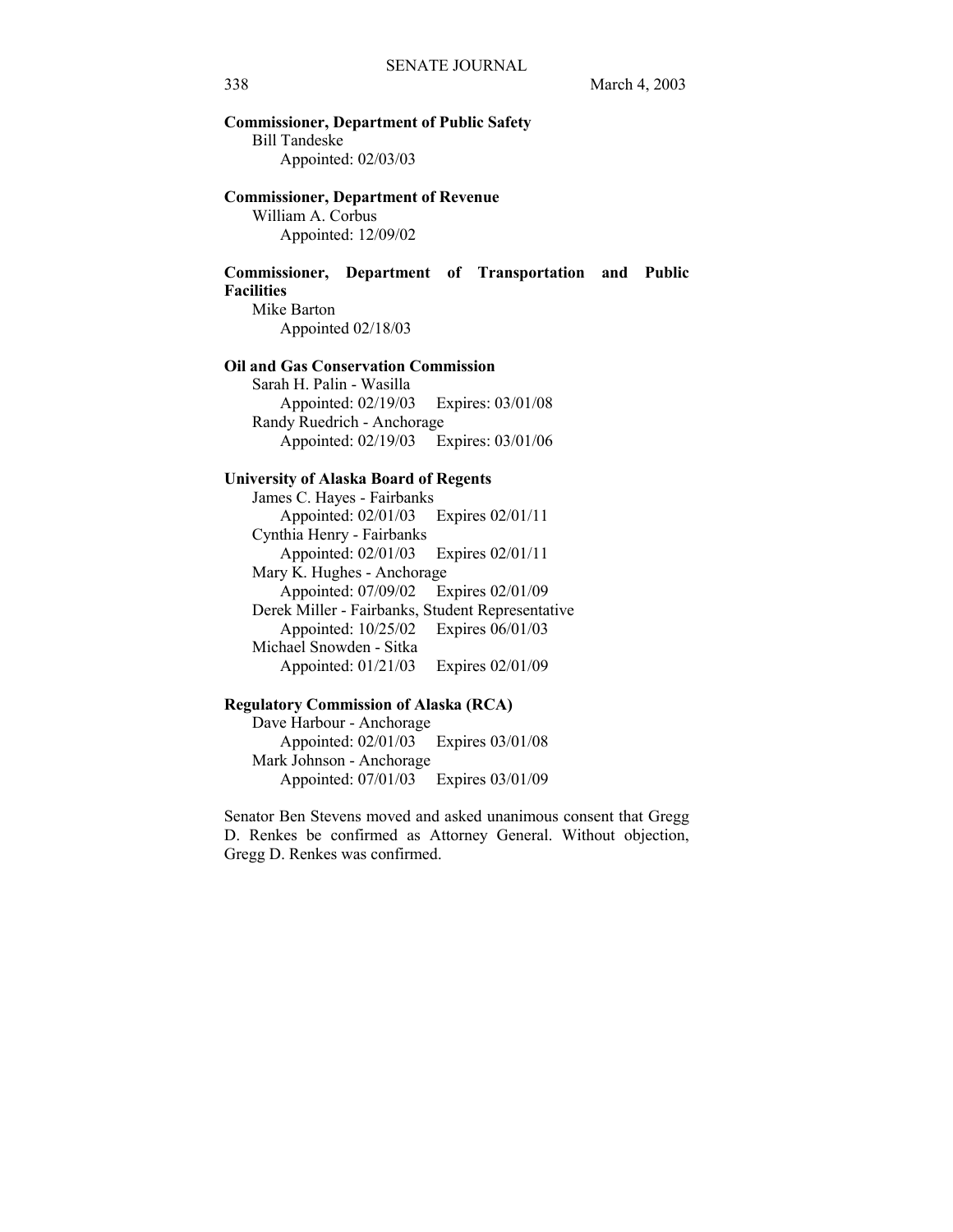Senator Ben Stevens moved and asked unanimous consent that Mike Miller be confirmed as Commissioner of the Department of Administration. Without objection, Mike Miller was confirmed.

Senator Ben Stevens moved and asked unanimous consent that Edgar Blatchford be confirmed as Commissioner of the Department of Community and Economic Development. Without objection, Edgar Blatchford was confirmed.

Senator Ben Stevens moved and asked unanimous consent that Marc Antrim be confirmed as Commissioner of the Department of Corrections. Without objection, Mark Antrim was confirmed.

Senator Ben Stevens moved and asked unanimous consent that Ernesta Ballard be confirmed as Commissioner of the Department of Environmental Conservation. Without objection, Ernesta Ballard was confirmed.

Senator Ben Stevens moved and asked unanimous consent that Joel Gilbertson be confirmed as Commissioner of the Department of Health & Social Services. Without objection, Joel Gilbertson was confirmed.

Senator Ben Stevens moved and asked unanimous consent that Greg S. O'Claray be confirmed as Commissioner of the Department of Labor and Workforce Development. Without objection, Greg S. O'Claray was confirmed.

Senator Ben Stevens moved and asked unanimous consent that Brigadier General Craig E. Campbell be confirmed as Commissioner of the Department of Military and Veterans' Affairs. Without objection, Brigadier General Craig E. Campbell was confirmed.

Senator Ben Stevens moved and asked unanimous consent that Tom Irwin be confirmed as Commissioner of the Department of Natural Resources. Without objection, Tom Irwin was confirmed.

Senator Ben Stevens moved and asked unanimous consent that Bill Tandeske be confirmed as Commissioner of the Department of Public Safety. Without objection, Bill Tandeske was confirmed.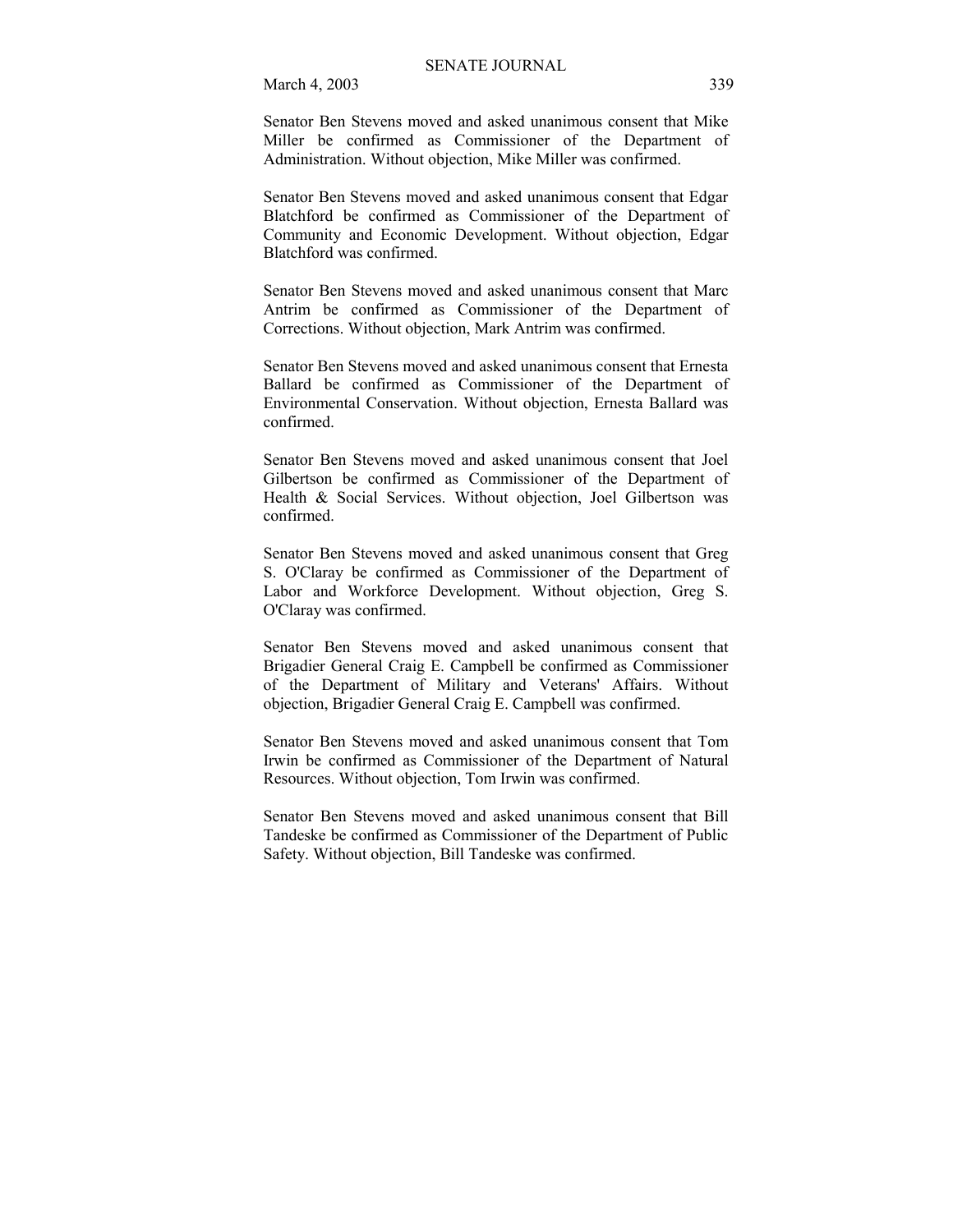Senator Ben Stevens moved and asked unanimous consent that William A. Corbus be confirmed as Commissioner of the Department of Revenue. Without objection, William A. Corbus was confirmed.

Senator Ben Stevens moved and asked unanimous consent that Mike Barton be confirmed as Commissioner of the Department of Transportation and Public Facilities. Representative Gara objected.

The question being: "Shall Mike Barton be confirmed as the Commissioner of the Department of Transportation and Public Facilities?" The roll of the Senate was called with the following result:

Commissioner - Dept. of Transportation Confirm - Barton? SENATE

#### **YEAS: 19 NAYS: 0 EXCUSED: 1 ABSENT: 0**

Yeas: Dyson, Ellis, Elton, French, Green, Guess, Hoffman, Lincoln, Ogan, Olson, Stevens B, Stevens G, Taylor, Wagoner, Wilken, Bunde, Cowdery, Davis, Therriault

Excused: Seekins

The roll of the House was taken with the following result:

Commissioner - Dept. of Transportation and Public Facilities Confirm - Barton **HOUSE** 

YEAS: 34 NAYS: 1 EXCUSED: 4 ABSENT: 0 VACANT: 1

Yeas: Anderson, Berkowitz, Chenault, Cissna, Coghill, Crawford, Croft, Dahlstrom, Fate, Foster, Gatto, Gruenberg, Guttenberg, Harris, Hawker, Heinze, Holm, Joule, Kapsner, Kott, Lynn, Masek, McGuire, Meyer, Morgan, Moses, Rokeberg, Samuels, Seaton, Stoltze, Weyhrauch, Williams, Wilson, Wolf

Nays: Gara

Excused: Kerttula, Kohring, Kookesh, Whitaker

**TOTAL: YEAS: 53 NAYS: 1 EXCUSED: 5 ABSENT: 0 VACANT: 1**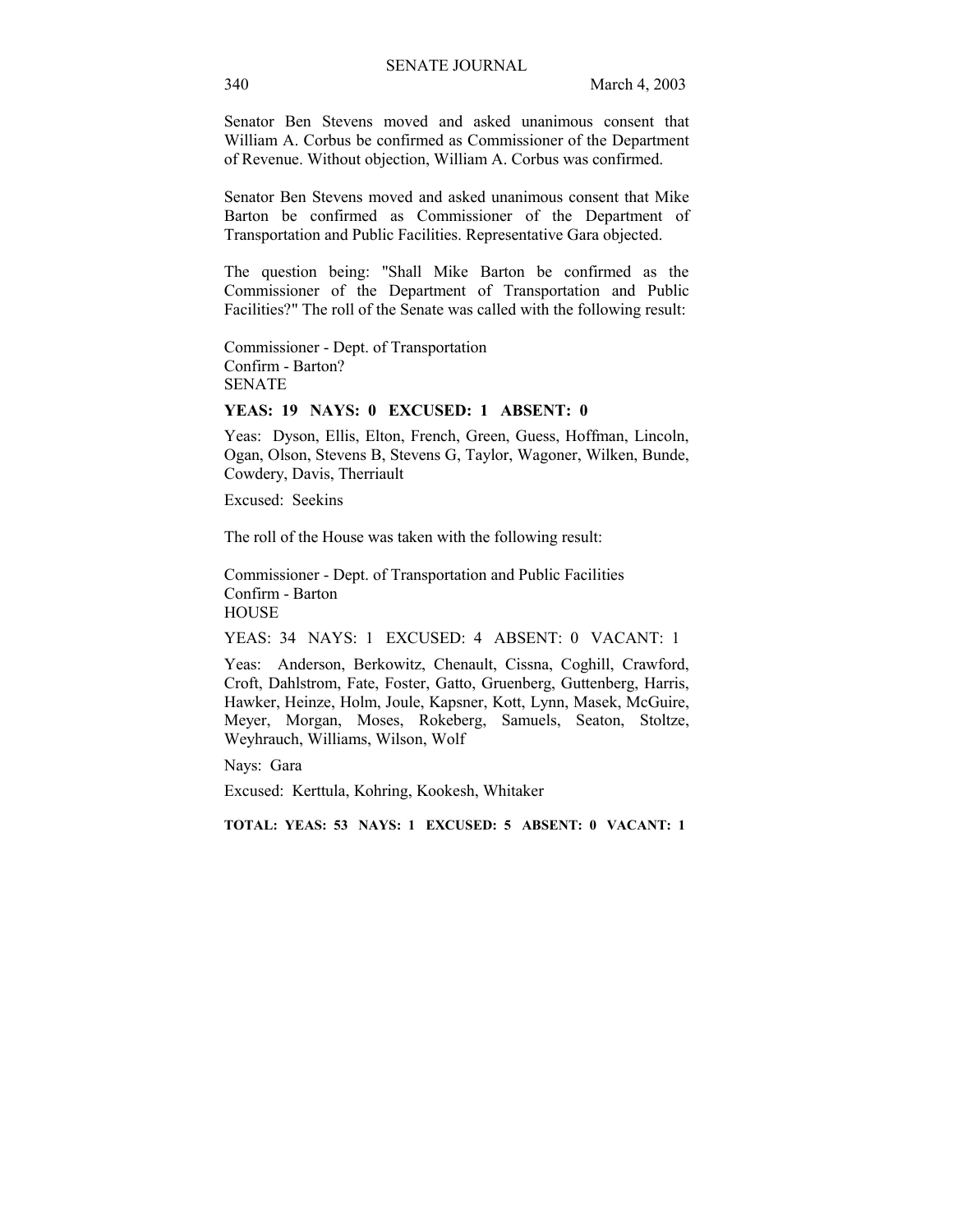and so, Mike Barton was confirmed as Commissioner of the Department of Transportation and Public Facilities.

Senator Ben Stevens moved and asked unanimous consent that the Governor's appointments to the following boards and commissions be confirmed:

#### **Regulatory Commission of Alaska (RCA)**

 Dave Harbour - Anchorage Appointed: 02/01/03 Expires 03/01/08 Mark Johnson - Anchorage Appointed: 07/01/03 Expires 03/01/09

#### **University of Alaska Board of Regents**

 James C. Hayes - Fairbanks Appointed: 02/01/03 Expires 02/01/11 Cynthia Henry - Fairbanks Appointed: 02/01/03 Expires 02/01/11 Mary K. Hughes - Anchorage Appointed: 07/09/02 Expires 02/01/09 Derek Miller - Fairbanks, Student Representative Appointed: 10/25/02 Expires 06/01/03 Michael Snowden - Sitka Appointed: 01/21/03 Expires 02/01/09

#### **Oil and Gas Conservation Commission**

 Sarah H. Palin - Wasilla Appointed: 02/19/03 Expires: 03/01/08 Randy Ruedrich - Anchorage Appointed: 02/19/03 Expires: 03/01/06

Objections were heard to the nominations for the Oil and Gas Conservation Commission.

Senator Ben Stevens restated his motion to move and ask unanimous consent that the appointments to the Regulatory Commission of Alaska (RCA) and the University of Alaska Board of Regents be confirmed. Without objection, the appointments were confirmed.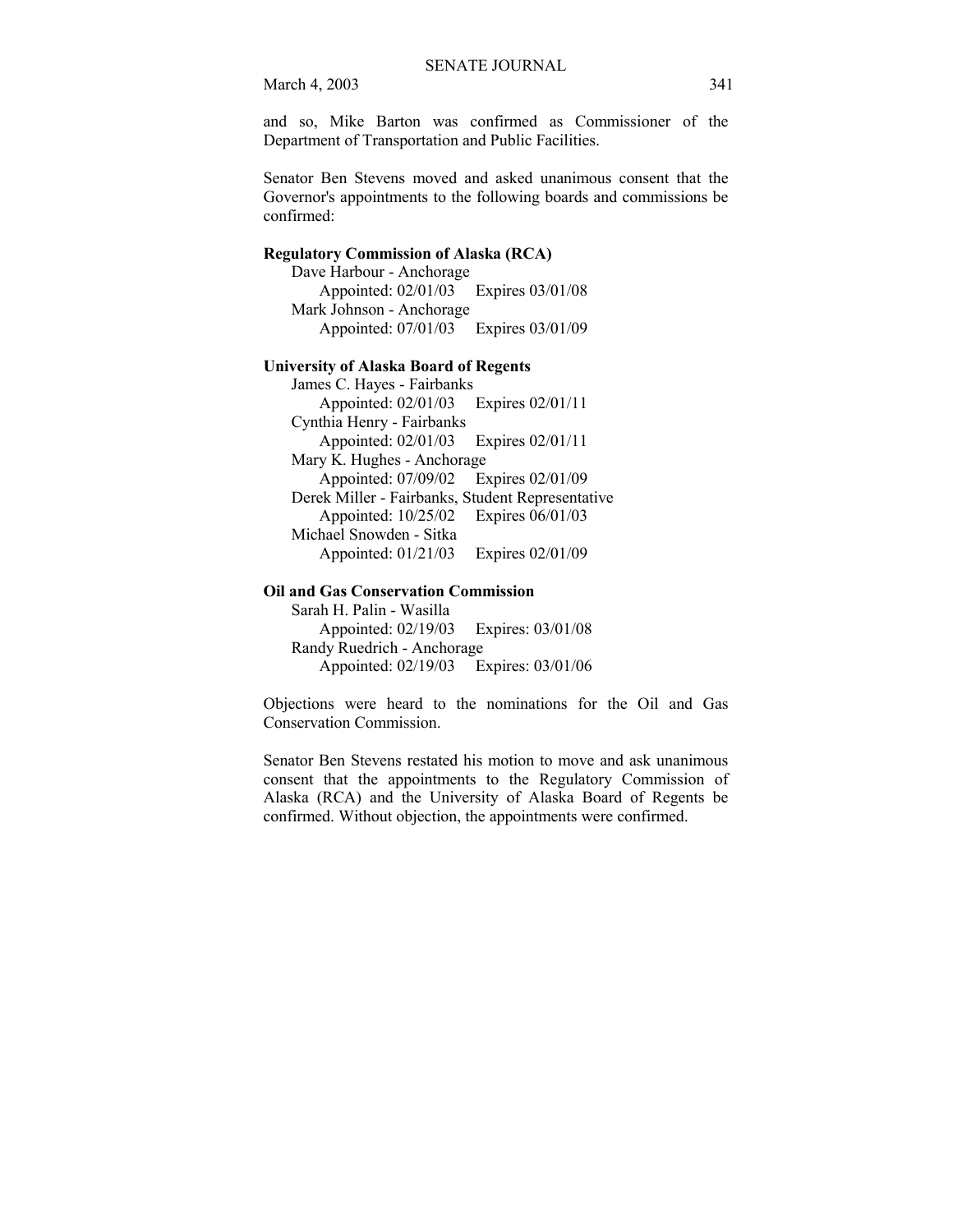Senator Ben Stevens moved that Sarah H. Palin be confirmed to the Oil and Gas Conservation Commission. Senator Lincoln objected.

The question being: "Shall Sarah H. Palin be confirmed?" The roll of the House was taken with the following result:

Oil and Gas Conservation Commission Confirm - Palin **HOUSE** 

YEAS: 33 NAYS: 2 EXCUSED: 4 ABSENT: 0 VACANT: 1

Yeas: Anderson, Berkowitz, Chenault, Cissna, Coghill, Crawford, Dahlstrom, Fate, Foster, Gara, Gatto, Gruenberg, Guttenberg, Harris, Hawker, Heinze, Holm, Joule, Kapsner, Kott, Lynn, McGuire, Meyer, Morgan, Moses, Rokeberg, Samuels, Seaton, Stoltze, Weyhrauch, Williams, Wilson, Wolf

Nays: Croft, Masek

Excused: Kerttula, Kohring, Kookesh, Whitaker

The roll of the Senate was called with the following result:

Oil and Gas Conservation Commission Confirm - Palin? **SENATE** 

#### **YEAS: 18 NAYS: 1 EXCUSED: 1 ABSENT: 0**

Yeas: Ellis, Elton, French, Green, Guess, Hoffman, Ogan, Olson, Stevens B, Stevens G, Taylor, Wagoner, Wilken, Bunde, Cowdery, Davis, Dyson, Therriault

Nays: Lincoln

Excused: Seekins

**TOTAL: YEAS: 51 NAYS: 3 EXCUSED: 5 ABSENT: 0 VACANT: 1**

and so, Sarah H. Palin was confirmed to the Oil and Gas Conservation Commission.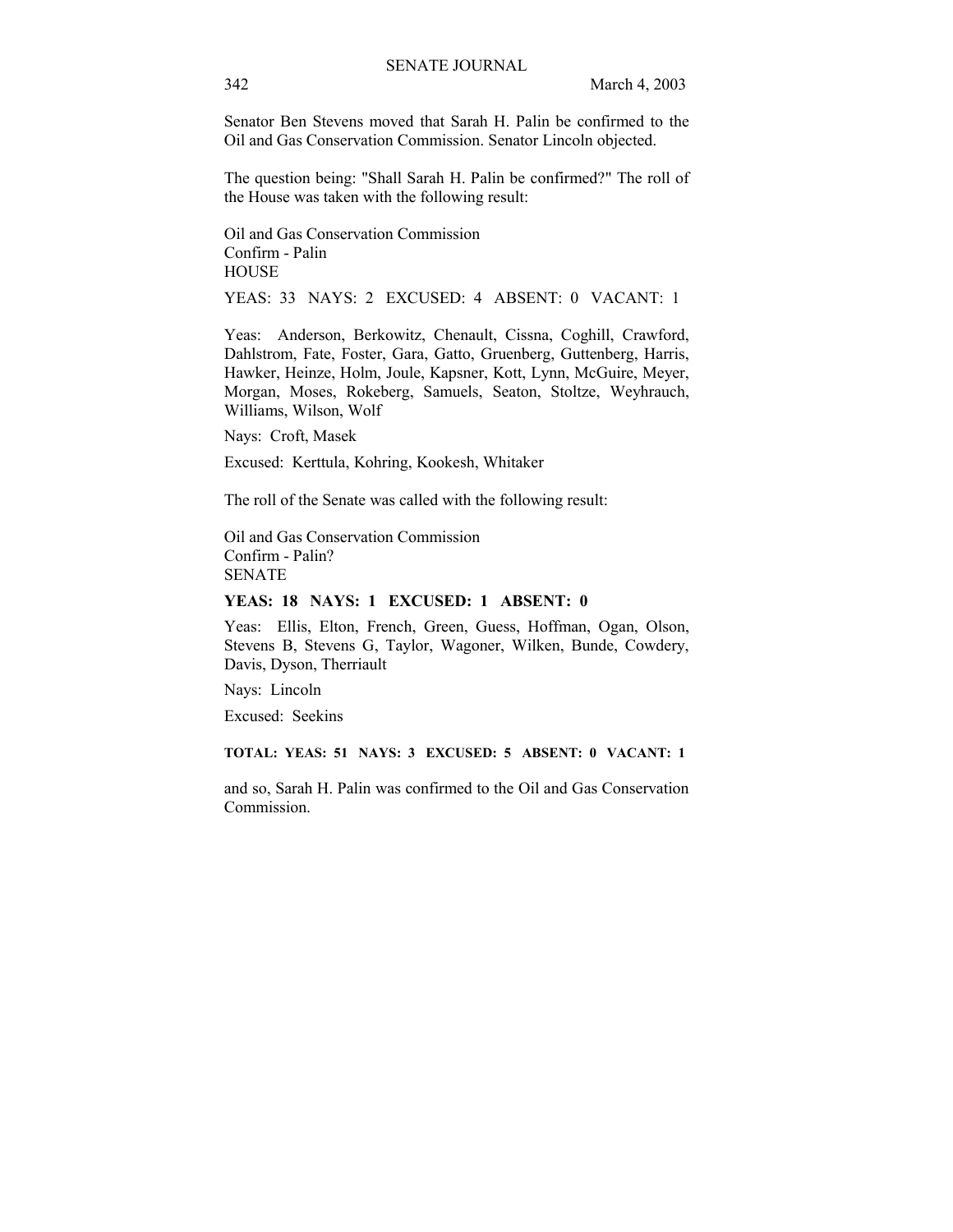Senator Ben Stevens moved that Randy Ruedrich be confirmed to the Oil and Gas Conservation Commission. Representative Berkowitz objected.

Senator Taylor called the Joint Session. The call was satisfied.

The question being: "Shall Randy Ruedrich be confirmed?" The roll of the Senate was called with the following result:

Oil and Gas Conservation Commission Confirm - Ruedrich SENATE

#### **YEAS: 11 NAYS: 8 EXCUSED: 1 ABSENT: 0**

Yeas: Green, Ogan, Stevens B, Stevens G, Taylor, Wagoner, Wilken, Bunde, Cowdery, Dyson, Therriault

Nays: Elton, French, Guess, Hoffman, Lincoln, Olson, Davis, Ellis

Excused: Seekins

The roll of the House was taken with the following result:

Oil and Gas Conservation Commission Confirm - Ruedrich **HOUSE** 

YEAS: 25 NAYS: 10 EXCUSED: 4 ABSENT: 0 VACANT: 1

Yeas: Anderson, Chenault, Coghill, Dahlstrom, Fate, Foster, Gatto, Harris, Hawker, Heinze, Holm, Kott, Lynn, Masek, McGuire, Meyer, Morgan, Rokeberg, Samuels, Seaton, Stoltze, Weyhrauch, Williams, Wilson, Wolf

Nays: Berkowitz, Cissna, Crawford, Croft, Gara, Gruenberg, Guttenberg, Joule, Kapsner, Moses

Excused: Kerttula, Kohring, Kookesh, Whitaker

**TOTAL: YEAS: 36 NAYS: 18 EXCUSED: 5 ABSENT: 0 VACANT: 1** 

and so, Randy Ruedrich was confirmed to the Oil and Gas Conservation Commission.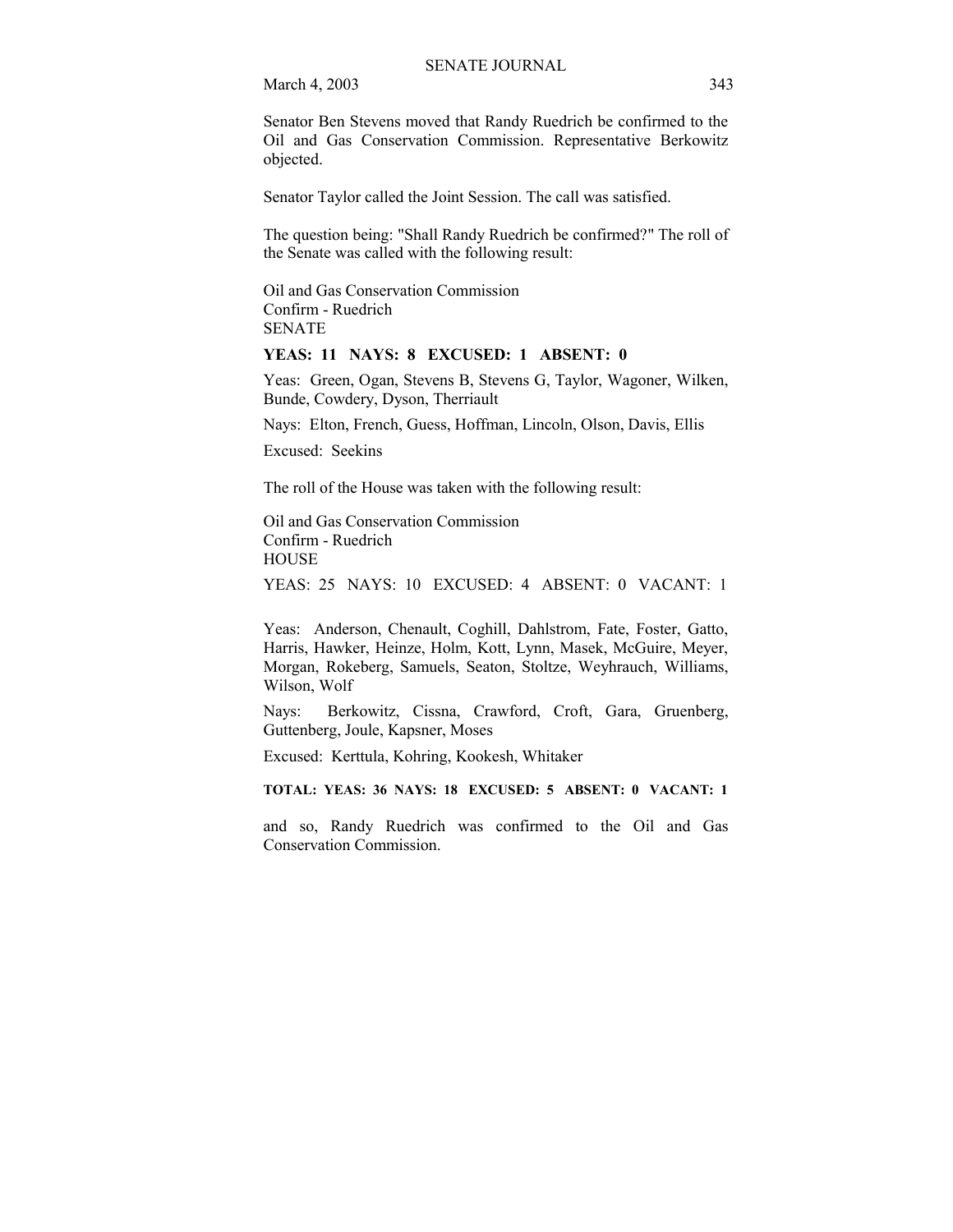Senator Ben Stevens moved and asked unanimous consent that the Joint Session stand in adjournment. Without objection, President Therriault adjourned the Joint Session at 1:14 p.m.

#### **After Recess**

#### **In the Senate**

The Senate reconvened at 1:18 p.m.

#### **Engrossment**

#### **SB 51**

SENATE BILL NO. 51 "An Act relating to revenue bonds issued by the Alaska Municipal Bond Bank Authority and the total amount of bonds and notes outstanding of that authority; and providing for an effective date" was engrossed, signed by the President and Secretary and transmitted to the House for consideration.

#### **Adjournment**

Senator Cowdery moved and asked unanimous consent that the Senate stand in adjournment until 10:00 a.m., March 5, 2003. Without objection, the Senate adjourned at 1:20 p.m.

> Kirsten Waid Secretary of the Senate

> > June 2003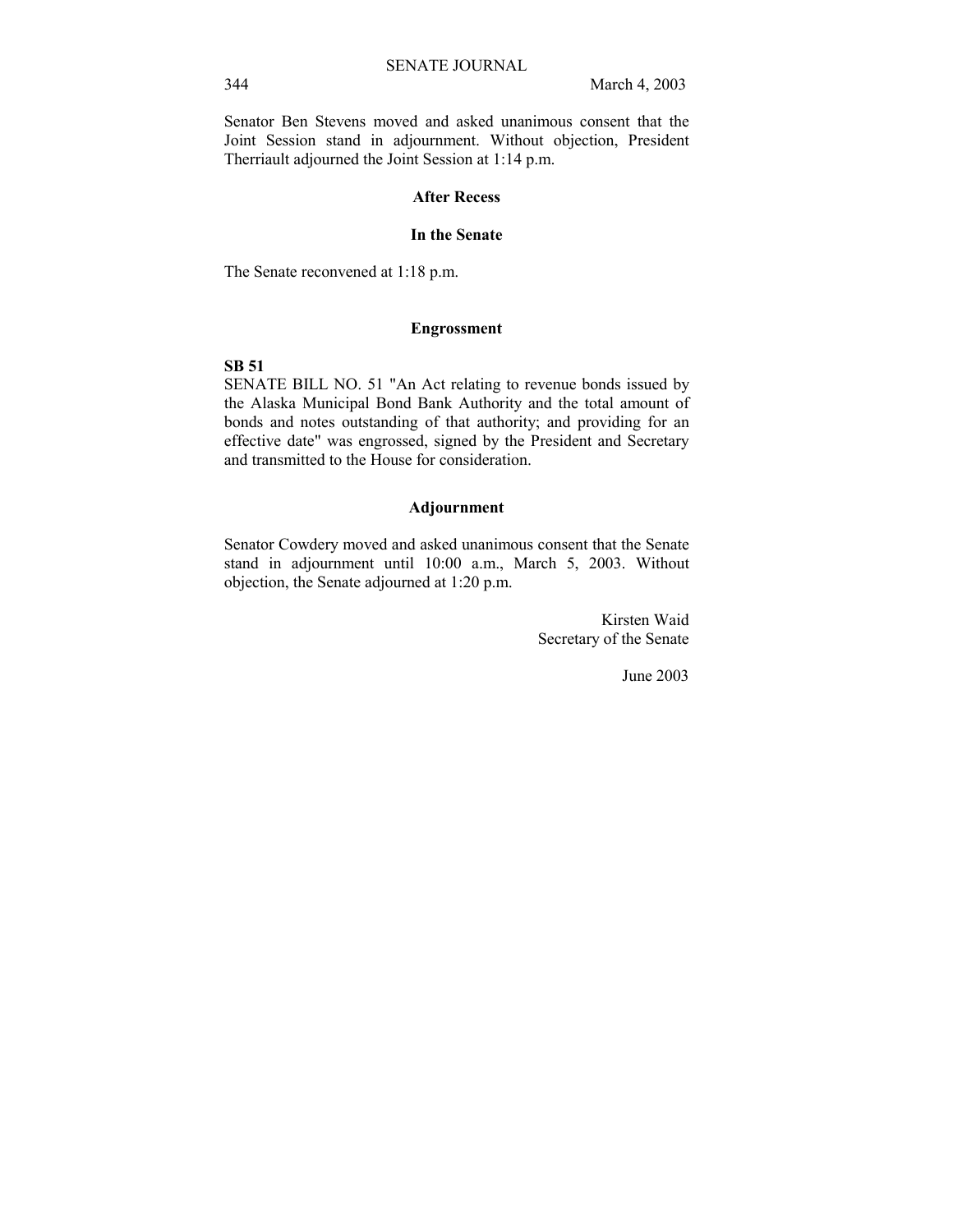#### **Announcements**

Americans with Disabilities Act Notice - Persons with disabilities who require special accommodation or alternative communication formats to access committee meetings may contact the appropriate committee office or the Legislative Information Office in their community. Reasonable advance notice is needed to accommodate the request. For further information, call the ADA Coordinator at 465-3854 Voice/465-4980 TDD.

#### **STANDING COMMITTEES**

+ indicates teleconference

= indicates bill previously heard/scheduled

#### **COMMUNITY & REGIONAL AFFAIRS**

| <b>Mar 05</b> | Wednesday                                                | <b>Fahrenkamp 203</b> | 1:30 PM |
|---------------|----------------------------------------------------------|-----------------------|---------|
|               | Bills Previously Heard/Scheduled                         |                       |         |
|               | $+=$ SB 38 ADOPTION OF SAFETY CODES                      |                       |         |
|               | <sup>+=</sup> HCR 2 EXTEND ALASKA RAILROAD TO FT. GREELY |                       |         |
|               |                                                          |                       |         |

| <b>Mar 07</b> | Fridav               | Fahrenkamp 203 | 1:30 PM |
|---------------|----------------------|----------------|---------|
|               | No Meeting Scheduled |                |         |
|               |                      |                |         |

#### **FINANCE**

| Mar 04 | Tuesday                         | <b>Senate Finance 532</b> | 9:00 AM |  |  |
|--------|---------------------------------|---------------------------|---------|--|--|
|        | Joint $w/(H)$ Finance           |                           |         |  |  |
|        | State of Our University Address |                           |         |  |  |
|        | President Mark Hamilton,        |                           |         |  |  |
|        | University of Alaska            |                           |         |  |  |
|        |                                 |                           |         |  |  |

#### **Mar 05 Wednesday Senate Finance 532 9:00 AM**

- = SB 75 SUPPLEMENTAL APPROPRIATIONS: FAST TRACK
- = SB 76 SUPPLEMENTAL APPROPRIATIONS
- HB 101 APPROP: GRANT TO ARCTIC POWER FOR ANWR
- = SB 20 EXTEND BOARD OF MARINE PILOTS
	- SB 47 EXTEND BOARD OF NURSING
	- HB 74 EXTEND BOARD OF NURSING

Bills Previously Heard/Scheduled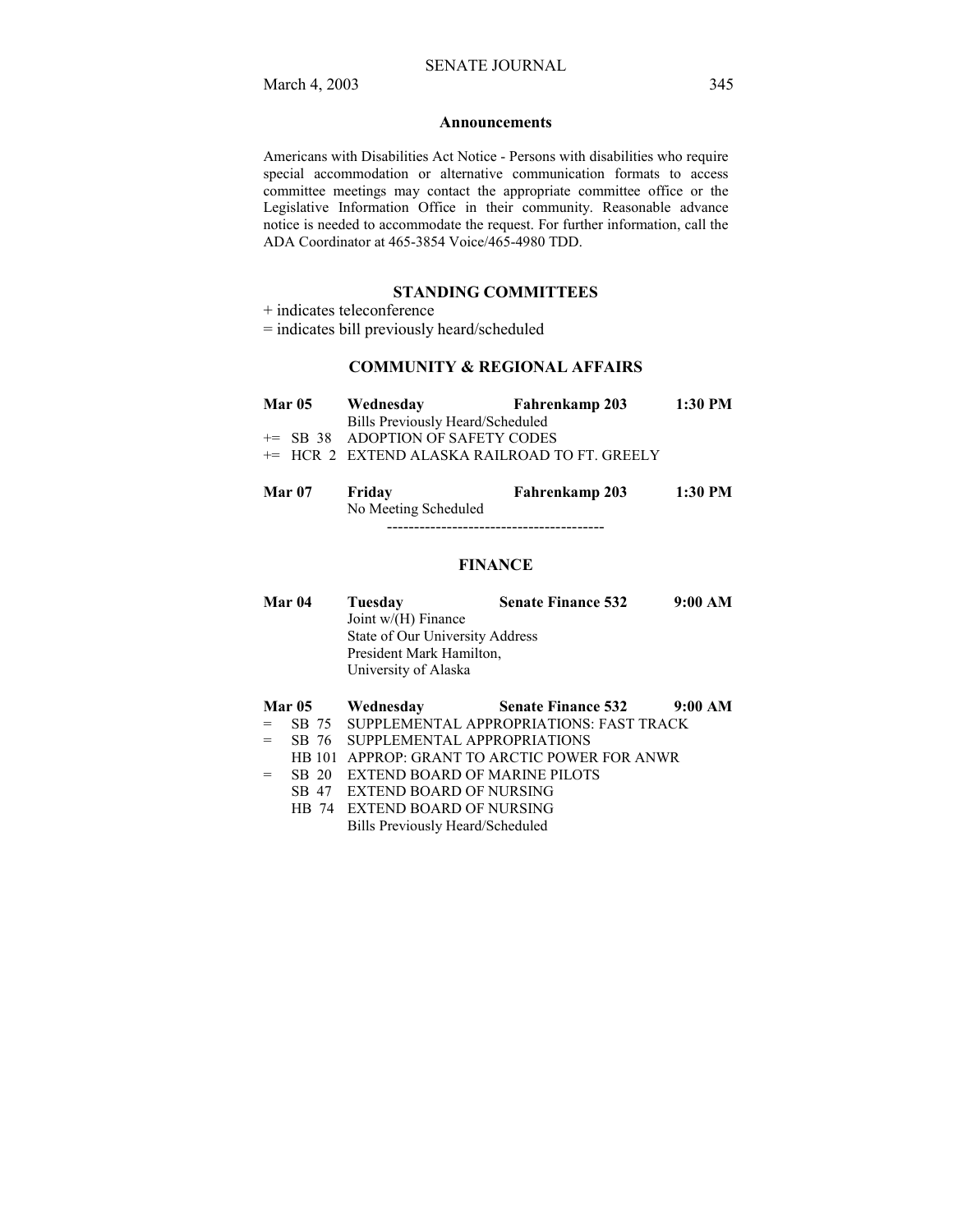# **FINANCE (continued)**

| <b>Mar 06</b>     | <b>Thursday</b>                            | <b>Senate Finance 532</b>                     | 9:00 AM |
|-------------------|--------------------------------------------|-----------------------------------------------|---------|
|                   |                                            | SB 75 SUPPLEMENTAL APPROPRIATIONS: FAST TRACK |         |
| SB 76             | SUPPLEMENTAL APPROPRIATIONS                |                                               |         |
| SB 25             | AHEC LOANS TO EDUCATORS                    |                                               |         |
| SB 43             | <b>EXTEND STATE MEDICAL BOARD</b>          |                                               |         |
| HB 71             | EXTEND BOARD OF MIDWIVES                   |                                               |         |
|                   | Bills Previously Heard/Scheduled           |                                               |         |
| Mar <sub>07</sub> | Friday<br>Bills Previously Heard/Scheduled | <b>Senate Finance 532</b>                     | 9:00 AM |

# **HEALTH, EDUCATION & SOCIAL SERVICES**

|     |  | Mar 05 Wednesday                            | <b>Butrovich 205</b> | $1:30$ PM |
|-----|--|---------------------------------------------|----------------------|-----------|
|     |  | + SB 8 TAMPERING WITH PUBLIC RECORDS        |                      |           |
|     |  | + SB 55 TAMPERING WITH PUBLIC RECORDS       |                      |           |
| $+$ |  | SB 17 MEDICAID FOR BREAST & CERVICAL CANCER |                      |           |
| $+$ |  | Bills Previously Heard/Scheduled            |                      |           |
|     |  |                                             |                      |           |

## **JUDICIARY**

| <b>Mar 05</b> | Wednesdav                                | Capitol 120 | 1:00 PM   |  |  |
|---------------|------------------------------------------|-------------|-----------|--|--|
|               | -- Time and Location Change --           |             |           |  |  |
|               | Joint $w/(H)$ Judiciary                  |             |           |  |  |
|               | Confirmation Hearings:                   |             |           |  |  |
|               | Select Committee on Legislative Ethics - |             |           |  |  |
|               | Dennis "Skip" Cook, Herman G. Walker, Jr |             |           |  |  |
|               | Judicial Council - Bill Gordon           |             |           |  |  |
|               | Violent Crimes Compensation Board -      |             |           |  |  |
|               | Gerad G. Godfrey                         |             |           |  |  |
| <b>Mar 07</b> | Friday                                   | Capitol 120 | $1:00$ PM |  |  |
|               | No Meeting Scheduled                     |             |           |  |  |

----------------------------------------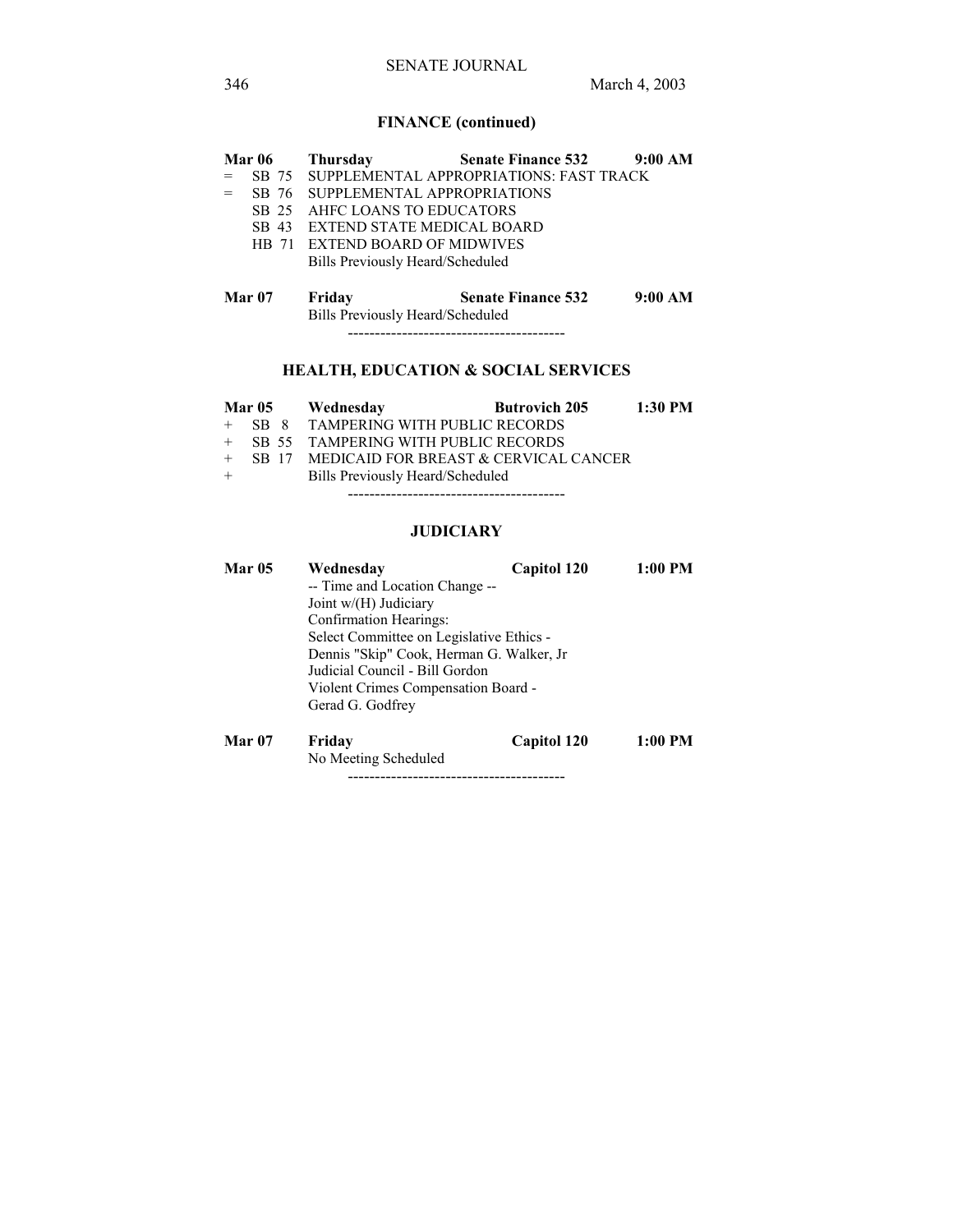## **LABOR & COMMERCE**

| Mar 04                                   | Tuesday                                     | Beltz 211 | 1:30 PM |  |  |
|------------------------------------------|---------------------------------------------|-----------|---------|--|--|
| $^{+}$                                   | SJR 7 VANCOUVER'S BID FOR 2010 WINTER GAMES |           |         |  |  |
|                                          | Confirmation Hearings:                      |           |         |  |  |
|                                          | Board of Public Accountancy                 |           |         |  |  |
|                                          | Alcoholic Beverage Control Board            |           |         |  |  |
| Architects, Engineers and Land Surveyors |                                             |           |         |  |  |
|                                          | Board of Barbers and Hairdressers           |           |         |  |  |
|                                          | Board of Chiropractic Examiners             |           |         |  |  |
|                                          | Board of Marine Pilots                      |           |         |  |  |
|                                          | Personnel Board                             |           |         |  |  |
|                                          | Certified Real Estate Appraisers            |           |         |  |  |
|                                          | Board of Veterinary Examiners               |           |         |  |  |
|                                          | <b>Workers Compensation Board</b>           |           |         |  |  |
|                                          |                                             |           |         |  |  |

| <b>Mar 06</b> | Thursday | Beltz 211                                                  | $1:30$ PM |
|---------------|----------|------------------------------------------------------------|-----------|
|               |          | <sup>+=</sup> SB 72 EXTEND REGULATORY COMMISSION OF ALASKA |           |

----------------------------------------

## **RESOURCES**

|        | <b>Mar 05</b> | Wednesday                                     | <b>Butrovich 205</b> | 3:30 PM |
|--------|---------------|-----------------------------------------------|----------------------|---------|
| $^{+}$ |               | SB 92 STRANDED GAS DEVELOPMENT ACT AMENDMENTS |                      |         |
| $+$    |               | Bills Previously Heard/Scheduled              |                      |         |
|        | Mar 06        | <b>Thursday</b>                               | Capitol 121          | 1:30 PM |
|        |               | -- Time and Location Change --                |                      |         |
|        |               | Subcommittee Meeting                          |                      |         |
|        | 69<br>HB.     | REGULATION OF SHALLOW NATURAL GAS             |                      |         |
|        | <b>Mar 07</b> | Friday                                        | <b>Butrovich 205</b> | 3:30 PM |
|        |               | No Meeting Scheduled                          |                      |         |

----------------------------------------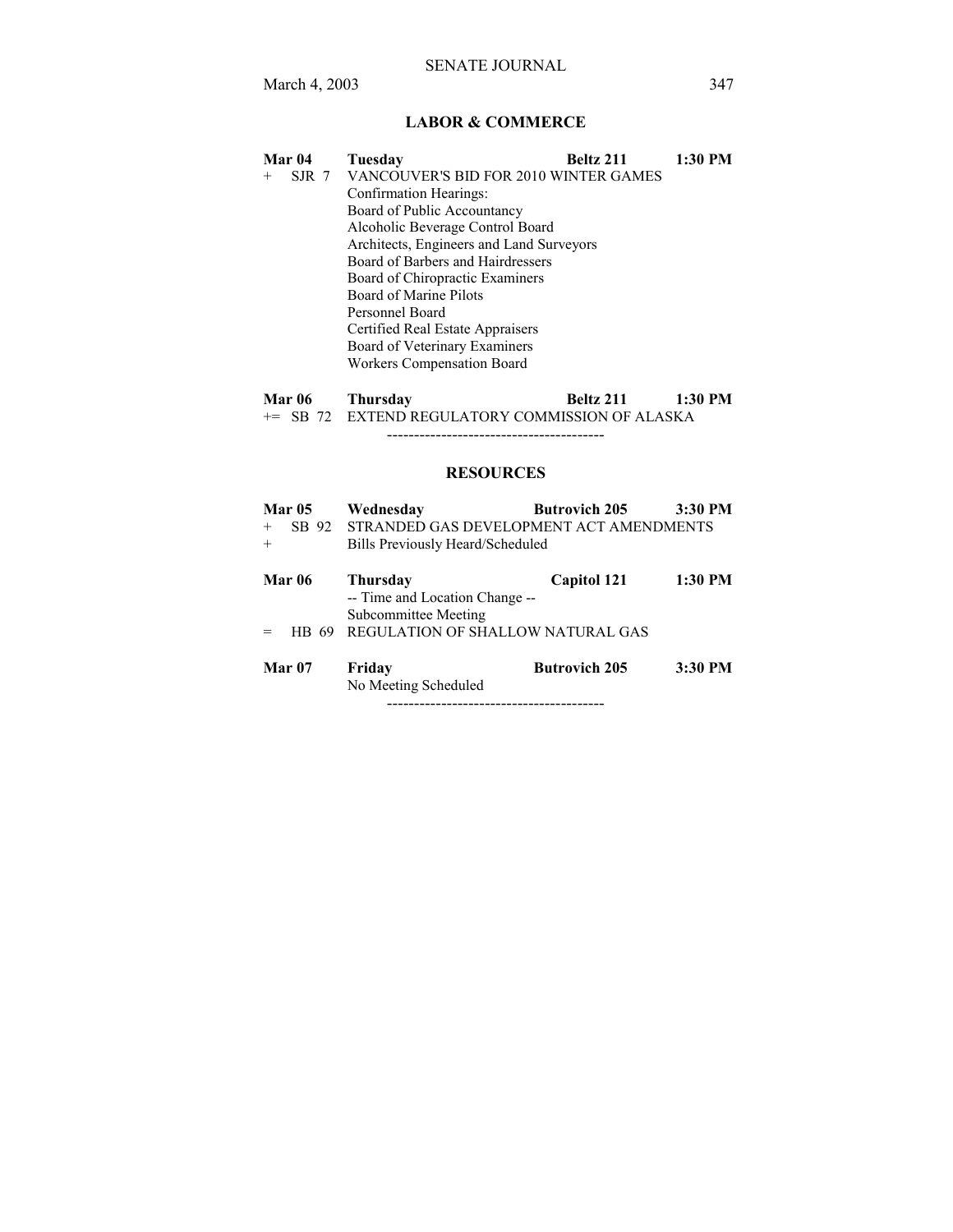## **STATE AFFAIRS**

| <b>Mar 06</b> |       | <b>Thursday</b>                       | Beltz 211 | 3:30 PM |
|---------------|-------|---------------------------------------|-----------|---------|
|               |       | $\leq$ Rescheduled from 2/27/03>      |           |         |
| $+$           |       | Confirmation Hearings:                |           |         |
|               |       | State Commission on Human Rights -    |           |         |
|               |       | Grace Merkes                          |           |         |
|               |       | Lester Lunceford                      |           |         |
|               |       | Robert B. Sawyer, Jr.                 |           |         |
|               |       | AK Public Offices Commission -        |           |         |
|               |       | Larry D. Wood                         |           |         |
| $+$           |       | SCR 4 AVALANCHE AWARENESS MONTH       |           |         |
| $^{+}$        | SB 77 | WILLIAM RANSOM WOOD CENTENNIAL BRIDGE |           |         |

----------------------------------------

## **TRANSPORTATION**

| Mar 04                       | Tuesday<br>SB 83 SVEN HAAKANSON AIRPORT AT OLD HARBOR<br>SB 23 ANCHORAGE COASTAL WILDLIFE REFUGE                   | <b>Butrovich 205</b> 1:30 PM                                 |         |
|------------------------------|--------------------------------------------------------------------------------------------------------------------|--------------------------------------------------------------|---------|
| <b>Mar 06</b>                | <b>Thursday</b><br>No Meeting Scheduled                                                                            | <b>Butrovich 205</b>                                         | 1:30 PM |
| Mar 11<br>SB 31<br>$=$       | Tuesday<br>-- Location Change --                                                                                   | Terry Miller 104<br>RAILROAD UTILITY CORRIDOR TO & IN CANADA | 1:30 PM |
| $^{+}$                       | <bill 03="" 18="" 3="" hearing="" postponed="" to=""><br/>Joint w/(H) Transportation<br/>Port of Bellingham</bill> |                                                              |         |
| <b>Mar 13</b><br>$+$         | <b>Thursday</b><br>-- Time and Location Change --<br>Joint w/(H) Transportation<br><b>Airport Bond Issues</b>      | <b>Terry Miller 104</b>                                      | 1:15 PM |
| Mar 18                       | Tuesday<br>$-$ Rescheduled from $3/11/03 -$                                                                        | <b>Butrovich 205</b>                                         | 1:30 PM |
| Mar 25 Tuesday<br>$+=$ SB 40 | += SB 31 RAILROAD UTILITY CORRIDOR TO & IN CANADA<br><b>CONSTRUCTION OF HIGHWAYS BY DOTPF</b>                      | <b>Example 19 State Butrovich 205</b>                        | 1:30 PM |
|                              |                                                                                                                    |                                                              |         |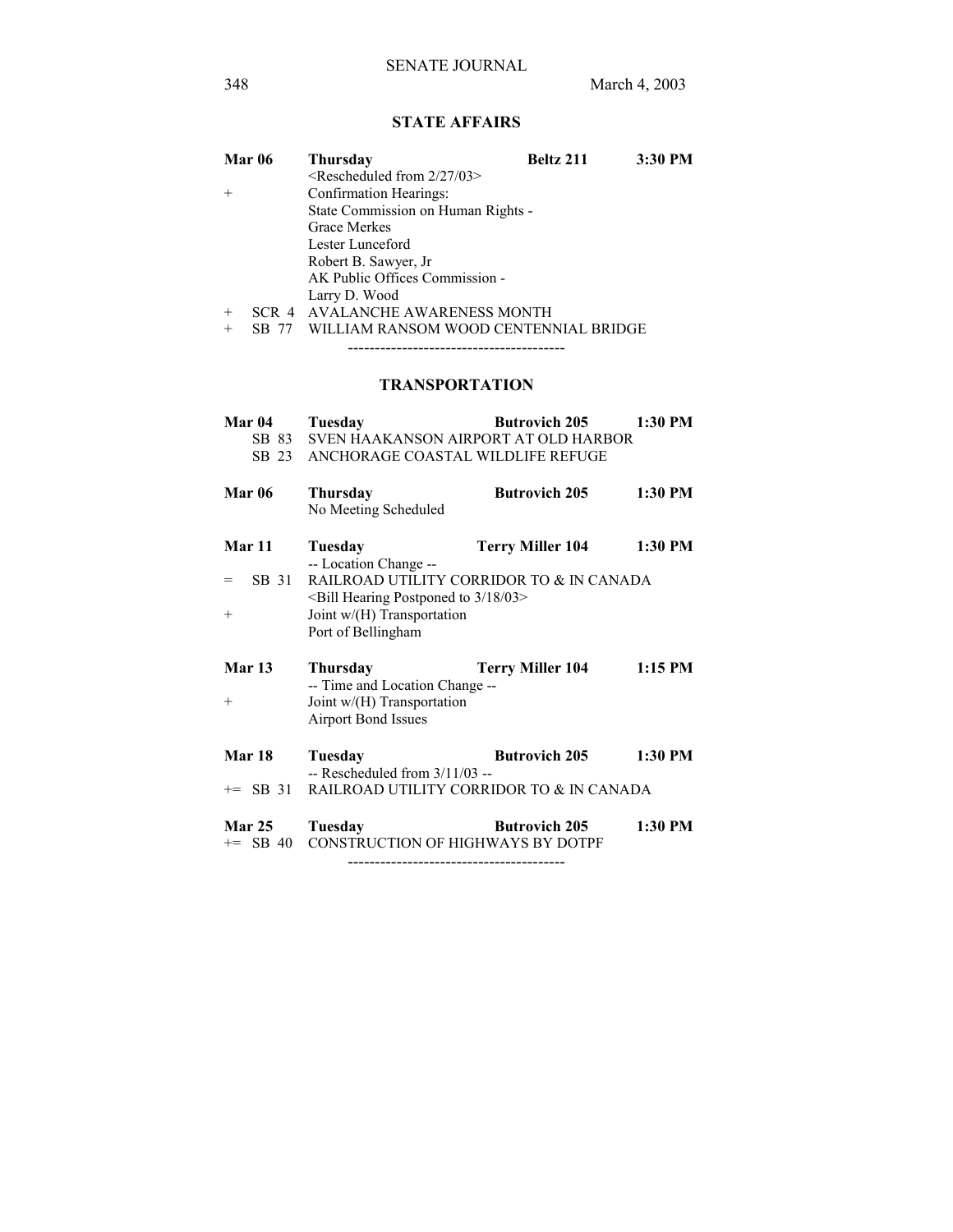## **SPECIAL COMMITTEES**

#### **WORLD TRADE AND STATE/FEDERAL RELATIONS**

| Mar 10 | Monday                                | Fahrenkamp 203 | 4:00 PM |  |  |
|--------|---------------------------------------|----------------|---------|--|--|
|        | Briefings:                            |                |         |  |  |
|        | Northern Forum,                       |                |         |  |  |
|        | Circumpolar Infrastructure Task Force |                |         |  |  |
|        |                                       |                |         |  |  |

#### **JOINT COMMITTEES**

#### **ARMED SERVICES COMMITTEE**

**Mar 11 Tuesday Senate Finance 532 1:00 PM**  Military Legislative Address: Lt General Carrol H. "Howie" Chandler, USAF Commander, Alaska Command Brigadier General Craig Campbell, Adjutant General, Alaska National Guard ----------------------------------------

#### **LEGISLATIVE BUDGET & AUDIT**

| <b>Mar 27</b> | <b>Thursday</b>                            | <b>House Finance 519</b> | 4:00 PM |
|---------------|--------------------------------------------|--------------------------|---------|
|               | <b>Audits and Other Committee Business</b> |                          |         |
|               | Including an Executive Session             |                          |         |
|               |                                            |                          |         |

#### **OTHER MEETINGS**

#### **FISH CAUCUS**

| <b>Mar 05</b> | Wednesday<br>United Fishermen of Alaska                                                                 | <b>Butrovich 205</b>                                                                                               | 12:00 PM |
|---------------|---------------------------------------------------------------------------------------------------------|--------------------------------------------------------------------------------------------------------------------|----------|
| <b>Mar 07</b> | Friday<br>-- Time Change --<br>Fish Farming in British Columbia<br>for Agriculture, Food and Fisheries, | <b>House Finance 519</b><br>C.C. "Bud" Graham, Acting Deputy Minister<br>Provincial Government of British Columbia | 11:00 AM |